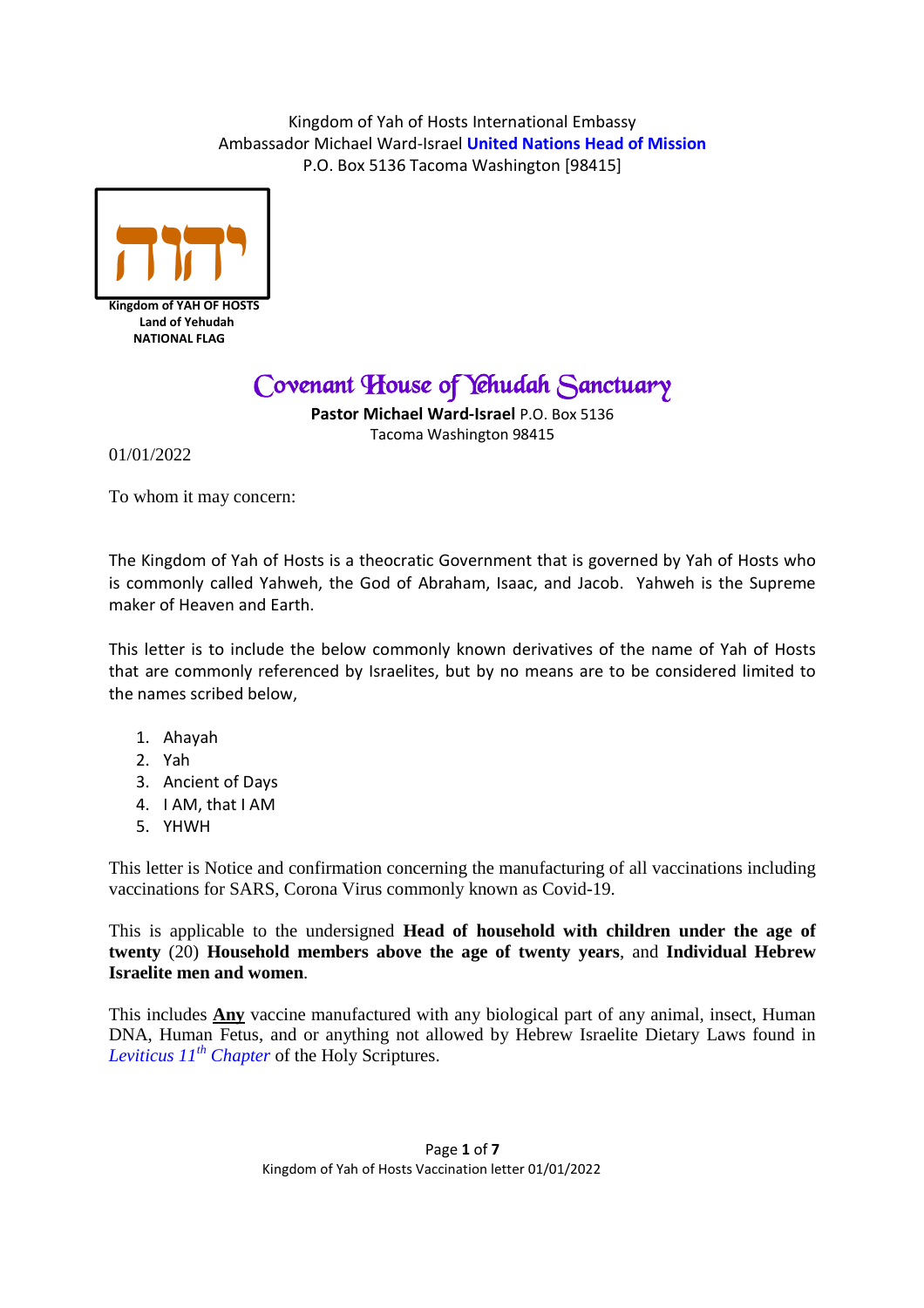**Please Note:** Hebrew Israelite Children under the age of twenty years are under the jurisdiction of their parent(s). Israelite children attain accountability age at 20 years old as referenced by *Numbers 14:29* quoted below:

#### Numbers 14:29

Your carcasses shall fall in this wilderness; and all that were numbered of you, according to your whole number, from **twenty years** old and upward which have **murmured** against me.

**Notice is hereby given,** that an exemption is granted by Yah of Hosts' to his Covenant people (The Hebrew Israelites) as they are exempt from any and all vaccinations by authority of Yahweh's Laws.

**Again,** any and all vaccines for the Corona Virus, commonly known as Covid-19, defined as (ChAd0x1-S (recombinant) and or any other vaccine ET AL regardless of the manufacture is strictly opposed; this is to include any and all vaccines designed for any variant or mutated strain(s) manufactured for the SPARS Pandemic.

**Further,** the below **scientific**, and or **medical terminology that define the** production procedures making or containing contents made from or for use as a vaccine, are **strictly prohibited** by the Hebrew Israelite Nation.

These terms are as follows, to include any and all future names that are not currently known, including future definitions assigned, manufactured, by manufacturers using these ingredients or similar processes.

- 1. ChAd0x1-s
- 2. rDNA
- 3. MRC-5
- 4. Any Chimpanzee, Ape, or Monkey of any species, and or any biological part thereof are strictly forbidden as it violates the Dietary Laws of Yahweh God

#### **NOTICE IS HEREBY GIVEN OF THE FOLLOWING:**

## NOTICE TO PRINCIPAL IS NOTICE TO AGENT NOTICE TO AGENT IS NOTICE TO PRINCIPAL

A principal is liable for the acts of its agent when the principal gives express or apparent authority for the agent to bind the principal.

Apparent authority of an agent exists "where a principal had, by his voluntary act, placed an agent in such a situation that a person of ordinary prudence conversant with business usages and the nature of the particular business is justified in assuming that such agent has authority to perform a particular act and deals with the agent

> Page **2** of **7** Kingdom of Yah of Hosts Vaccination letter 01/01/2022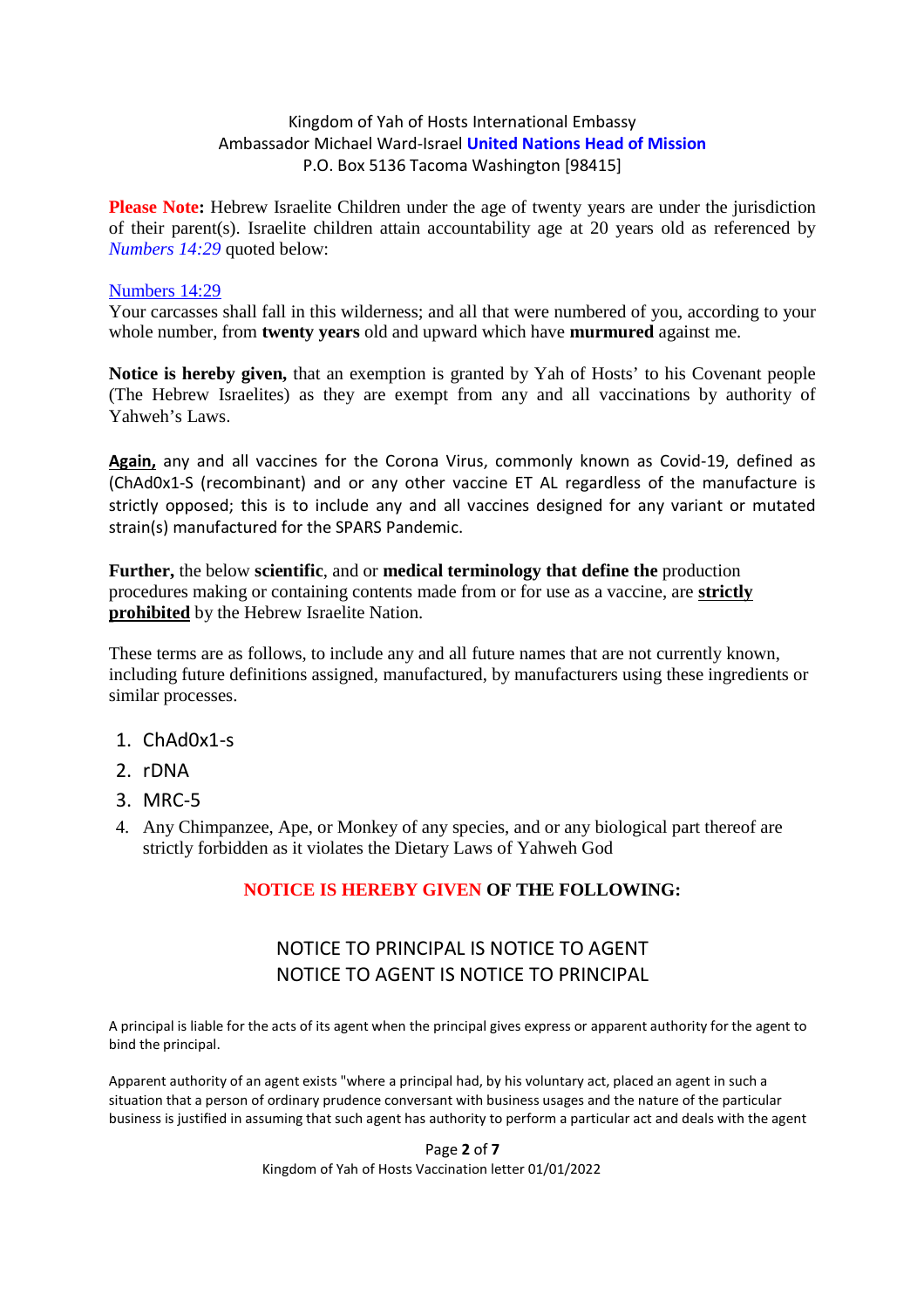upon that assumption, the principal is estopped as against such third person from denying the agent's authority: he will not be permitted to prove that that the agents authority was, in fact, less extensive than that with which he was clothed." Hill's Inc. v. William B. Kessler, Inc. 41 Wn.2d 42. 246 P. (2d) 1099 (1952); citing from 10 A.L.R. 684; 46 Am. Jur. 86. Agency ss 104

This document is effective immediately in accordance with the earliest filings of any and all documents filed in public records, and or newspaper publications from the Kingdom of Yah of Hosts, and Covenant House of Yehudah Sanctuary.

## **AUTHORITY:**

- 1. The Hebrew Israelite Nation is a Covenant People, who are in a binding agreement/covenant *Genesis 17th Chapter* King James Bible
- 2. The Hebrew Israelite Nation is mandated by an covenant agreement to observe our proprietary dietary law found in Leviticus  $11<sup>th</sup>$  Chapter King James Bible
- 3. **No Rabbi**, and or **proselyte** follower can alter the Laws of Yahweh/Yah of Hosts, by saying directly, or indirectly implicating that anyone under the Covenant may touch or take anything prohibited by the Laws of Yahweh/Yah of Hosts because the man or woman didn't ingest/eat or consume such substance by mouth
- 4. It is commanded under the Covenant between Yahweh/Yah of Hosts that **ANYTHING** prohibited is strictly prohibited
	- (a) *Leviticus 11:24* Can't touch
	- (b) Anything designated by Yahweh's law that is unclean can't be touched Haggai 2:11- 13
- 5. Eating/ingesting also in some instances carry a penalty of death, from the Creator Yahweh, please see below:

#### Isaiah 66:17

They that sanctify themselves, and purify themselves in the gardens behind one tree in the midst, eating swine's flesh, and the **abomination**, and the **mouse**, shall be consumed together, saith Yahweh.

#### **Another Version:**

ERV Bible Translation (Note "The Lord" is the English translation, however the Hebrew translation noted by the Greek four letters "YHWH" or Yahweh

The Lord says, "These are the people who wash themselves and make themselves pure so that they can go into their special gardens to worship their idols. They follow each other into the gardens to eat meat from pigs, rats, and other dirty things. But they will all be destroyed together.

#### NOG **is the Names of God Bible**

People make themselves holy and prepare themselves for their garden rituals. They go into the garden and devour pork, disgusting things, and mice. "They will come to an end at the same time," declares *Yahweh*.

> Page **3** of **7** Kingdom of Yah of Hosts Vaccination letter 01/01/2022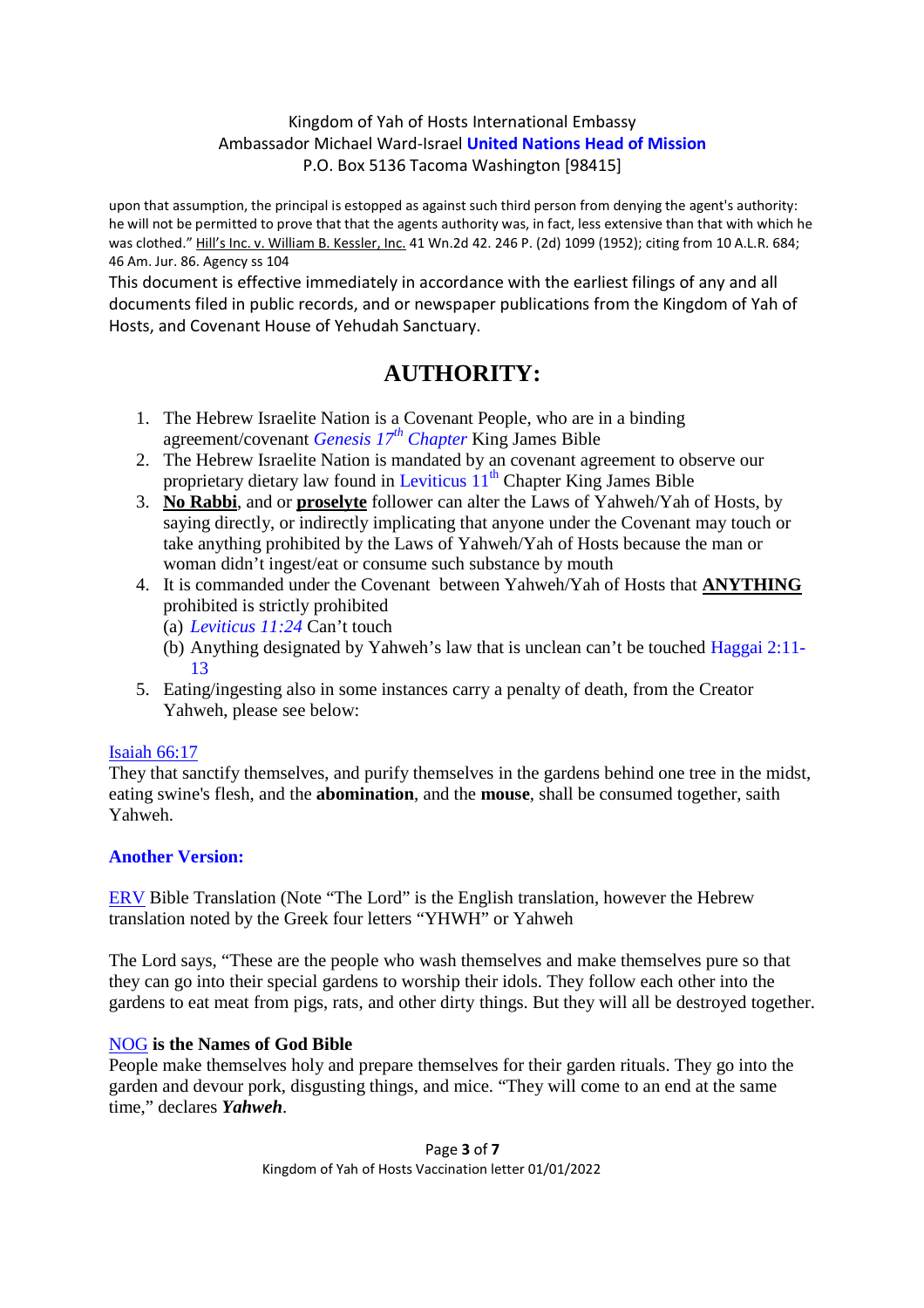#### **For the purpose of clarity the entire Levitical dietary law is provided below**

## **Leviticus 11 Living Bible**

Then Yahweh said to Moses and Aaron,

 $2-3$  "Tell the people of Israel that the animals which may be used for food include any animal with cloven hooves which chews its cud. 4-7 This means that the following may *not* be eaten:

The camel (it chews the cud but does not have cloven hooves);

The coney, or rock badger (because although it chews the cud, it does not have cloven hooves);

The hare (*Rabbit family*) (because although it chews the cud, it does not have cloven hooves);

The swine (because although it has cloven hooves, it does not chew the cud).

<sup>8</sup> You may not eat their meat or even touch their dead bodies; they are forbidden foods for you.

<sup>9</sup> "As to fish, you may eat whatever has fins and scales, whether taken from rivers or from the sea; <sup>10</sup> but all other water creatures are strictly forbidden to you. <sup>11</sup> You mustn't eat their meat or even touch their dead bodies. <sup>12</sup> I'll repeat it again—any water creature that does not have fins or scales is forbidden to you.

<sup>13-19</sup> "Among the birds, these are the ones you may *not* eat: the eagle, the metire, the osprey, the falcon (all kinds), the kite, the raven (all kinds), the ostrich, the nighthawk, the seagull, the hawk (all kinds), the owl, the cormorant, the ibis, the marsh hen, the pelican, the vulture, the stork, the heron (all kinds), the hoopoe, the bat.

<sup>20</sup> "No insects may be eaten, <sup>21-22</sup> with the exception of those that jump; locusts of all varieties—ordinary locusts, bald locusts, crickets, and grasshoppers—may be eaten. <sup>23</sup> **All insects that fly and walk or crawl are forbidden to you**.

<sup>24</sup> "Anyone touching their dead bodies shall be defiled until the evening  $^{25}$  and must wash his clothes immediately. He must also quarantine himself until nightfall, as being ceremonially defiled.

 $26$  "You are also defiled by touching any animal with only semiparted hoofs, or any animal that does not chew the cud.  $27$  Any animal that walks on paws is forbidden to you as food. Anyone touching the dead body of such an animal shall be defiled until evening.  $^{28}$  Anyone carrying away the carcass shall wash his clothes and be ceremonially defiled until evening; for it is forbidden to you.

> Page **4** of **7** Kingdom of Yah of Hosts Vaccination letter 01/01/2022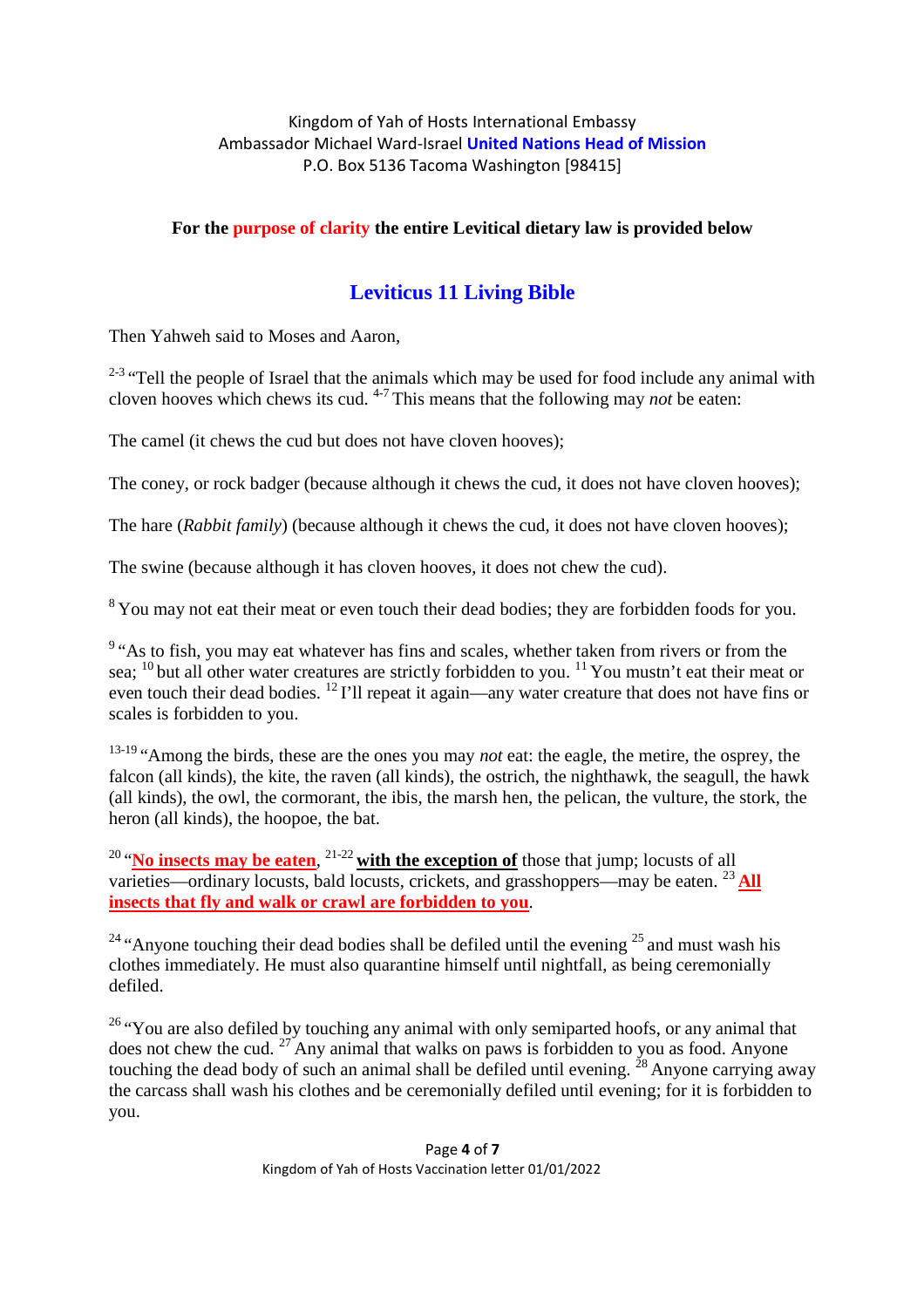<sup>29-30</sup> "These are the forbidden small animals which scurry about your feet or crawl upon the **ground**: the mole, the rat, the great lizard, the gecko, the mouse, the lizard, the snail, the chameleon.

 $31$  Anyone touching their dead bodies shall be defiled until evening,  $32$  and anything upon which the carcass falls shall be defiled—any article of wood, or of clothing, a rug, or a sack; anything it touches must be put into water and is defiled until evening. After that it may be used again. <sup>33</sup> If it falls into a pottery bowl, anything in the bowl is defiled, and you shall smash the bowl. <sup>34</sup> If the water used to cleanse the defiled article touches any food, all of it is defiled. Any drink which is in the defiled bowl is also contaminated.

 $35$  "If the dead body of such an animal touches any clay oven, it is defiled and must be smashed.  $36$  If the body falls into a spring or cistern where there is water, that water is not defiled; yet anyone who pulls out the carcass is defiled.  $37$  And if the carcass touches grain to be sown in the field, it is not contaminated; <sup>38</sup> but if the seeds are wet and the carcass falls upon it, the seed is defiled.

 $39$  "If an animal which you are permitted to eat dies of disease, anyone touching the carcass shall be defiled until evening. <sup>40</sup> Also, anyone eating its meat or carrying away its carcass shall wash his clothes and be defiled until evening.

41-42 "**Animals that crawl shall not be eaten**. This includes all reptiles that slither along upon their bellies as well as those that have legs. No crawling thing with many feet may be eaten, for it is defiled.  $43$  Do not defile yourselves by touching it.

<sup>44</sup> "I am Yahweh your God. Keep yourselves pure concerning these things, and be holy, for I am holy; therefore do not defile yourselves by touching any of these things that crawl upon the earth.

 $^{45}$  For I am Yahweh who brought you out of the land of Egypt to be your God. You must therefore be holy, for I am holy."  $46$  These are the laws concerning animals, birds, and whatever swims in the water or crawls upon the ground. <sup>47</sup> These are the distinctions between what is ceremonially clean and may be eaten, and what is ceremonially defiled and may not be eaten, among all animal life upon the earth.

All of the above is not the entirety of the Laws and guidelines given to the Hebrew Israelite Covenanted Nation; there are several Holy Scriptures documented where certain behavior is grounds for being cut-off from Yahweh and one's people.

## Genesis  $17<sup>th</sup>$  Chapter 17-19

<sup>17</sup> Abraham · bowed facedown on the ground  $\int_{0}^{L}$  fell on his face] and laughed. He · said to himself [thought; <sup>L</sup> said in his heart], "Can a man have a child when he is a hundred years old? Can Sarah give birth to a child when she is ninety?"<sup>18</sup> Then Abraham said to *Yah*, "Please let Ishmael ·be the son you promised  $[$ <sup>L</sup> live before you]."

> Page **5** of **7** Kingdom of Yah of Hosts Vaccination letter 01/01/2022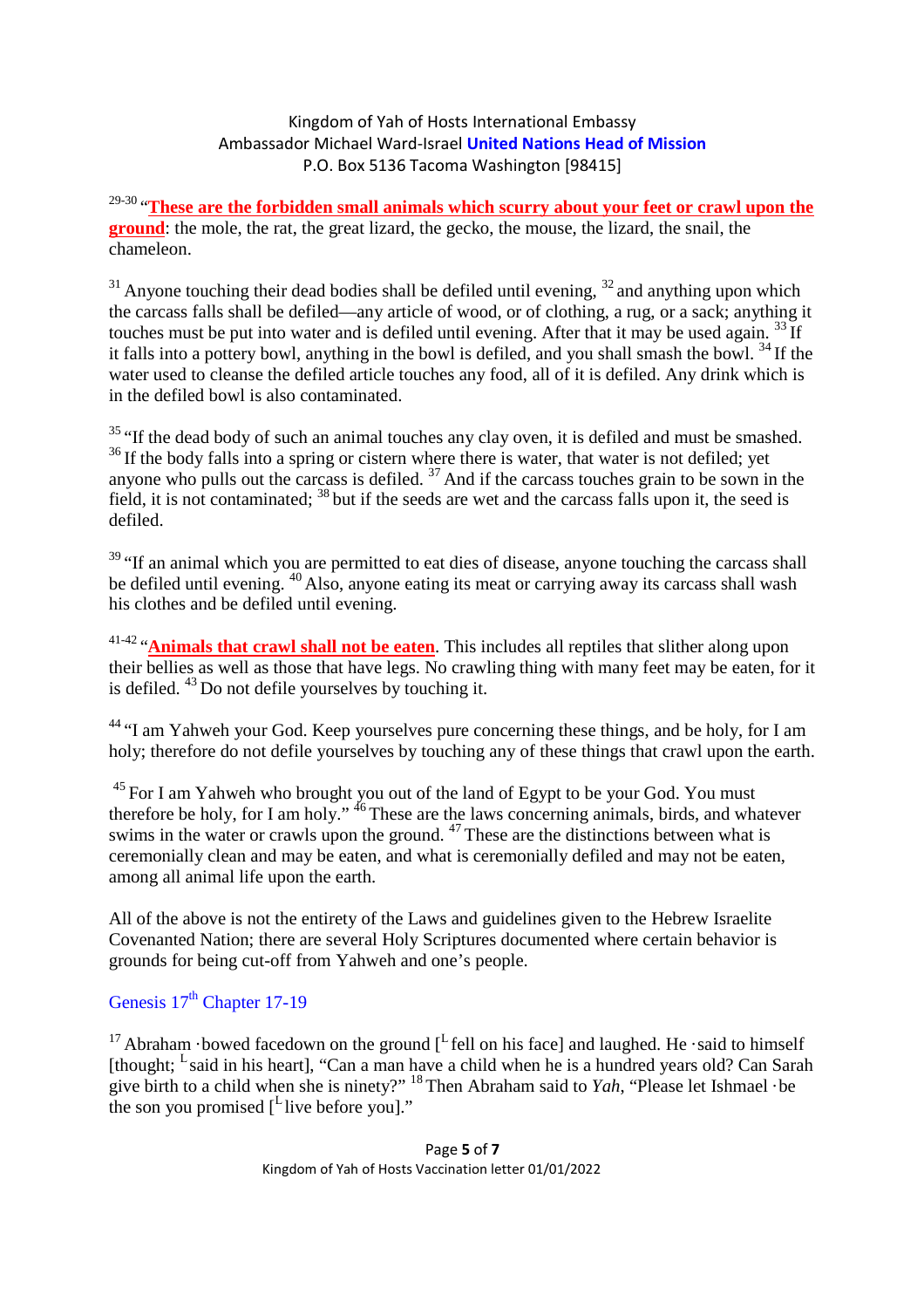<sup>19</sup> Yah said, "·No, [*or* Yes, but] Sarah your wife will have a son, and you will name him Isaac [<sup>C</sup> related to the verb meaning "to laugh"]. I will make my ·agreement [covenant; treaty;  $6:18$ ] with him to be an ·agreement that continues forever [eternal covenant/treaty] with all his  $\cdot$  descendants [<sup>L</sup> seed].

The attestation below of either the "**Head of household with children/offspring under the age of twenty years old**," and or **Member of Household(s) above the age of twenty years and above**, and **or an individual man or woman above the age of twenty**, **is evidenced by their autograph/signature that they are deeply affected by the subject matter addressed in this** letter, and exercise the authority granted to them by Yahweh under their Covenant agreement regarding the contents of this letter:

### **CERTIFICATION**

**Head of Household**

| <b>Husband Signature</b> | Wife<br>Sionature |
|--------------------------|-------------------|

Wife Signature

Printed Name Printed Name

Single Israelite Man or Woman Head of Household

\_\_\_\_\_\_\_\_\_\_\_\_\_\_\_\_\_\_\_\_\_\_\_\_\_\_, \_\_\_\_\_\_\_\_\_\_\_\_\_\_\_\_\_\_\_\_\_\_\_\_\_\_\_\_\_\_\_

\_\_\_\_\_\_\_\_\_\_\_\_\_\_\_\_\_\_\_\_\_\_\_\_\_\_\_\_\_\_\_\_\_\_\_\_\_\_\_, Signature/Autograph

\_\_\_\_\_\_\_\_\_\_\_\_\_\_\_\_\_\_\_\_\_\_\_\_\_\_\_\_\_\_\_\_\_\_, Printed Name

Married or Single Households with children **under the age of twenty** (20)

\_\_\_\_\_\_\_\_\_\_\_\_\_\_\_\_\_\_\_\_\_\_\_\_\_\_, \_\_\_\_\_\_\_\_\_\_\_\_\_\_\_\_\_\_\_\_\_\_\_\_\_\_\_, \_\_\_\_\_\_\_\_\_\_\_\_\_\_\_\_\_\_\_\_\_, Printed Names of Children

\_\_\_\_\_\_\_\_\_\_\_\_\_\_\_\_\_\_\_\_\_\_\_\_\_\_\_\_, \_\_\_\_\_\_\_\_\_\_\_\_\_\_\_\_\_\_\_\_\_\_\_\_\_\_, \_\_\_\_\_\_\_\_\_\_\_\_\_\_\_\_\_\_\_\_\_, Printed Names of Children

\_\_\_\_\_\_\_\_\_\_\_\_\_\_\_\_\_\_\_\_\_\_\_\_\_\_\_\_\_, \_\_\_\_\_\_\_\_\_\_\_\_\_\_\_\_\_\_\_\_\_\_\_\_\_, \_\_\_\_\_\_\_\_\_\_\_\_\_\_\_\_\_\_\_\_\_, Printed Names of Children

> Page **6** of **7** Kingdom of Yah of Hosts Vaccination letter 01/01/2022